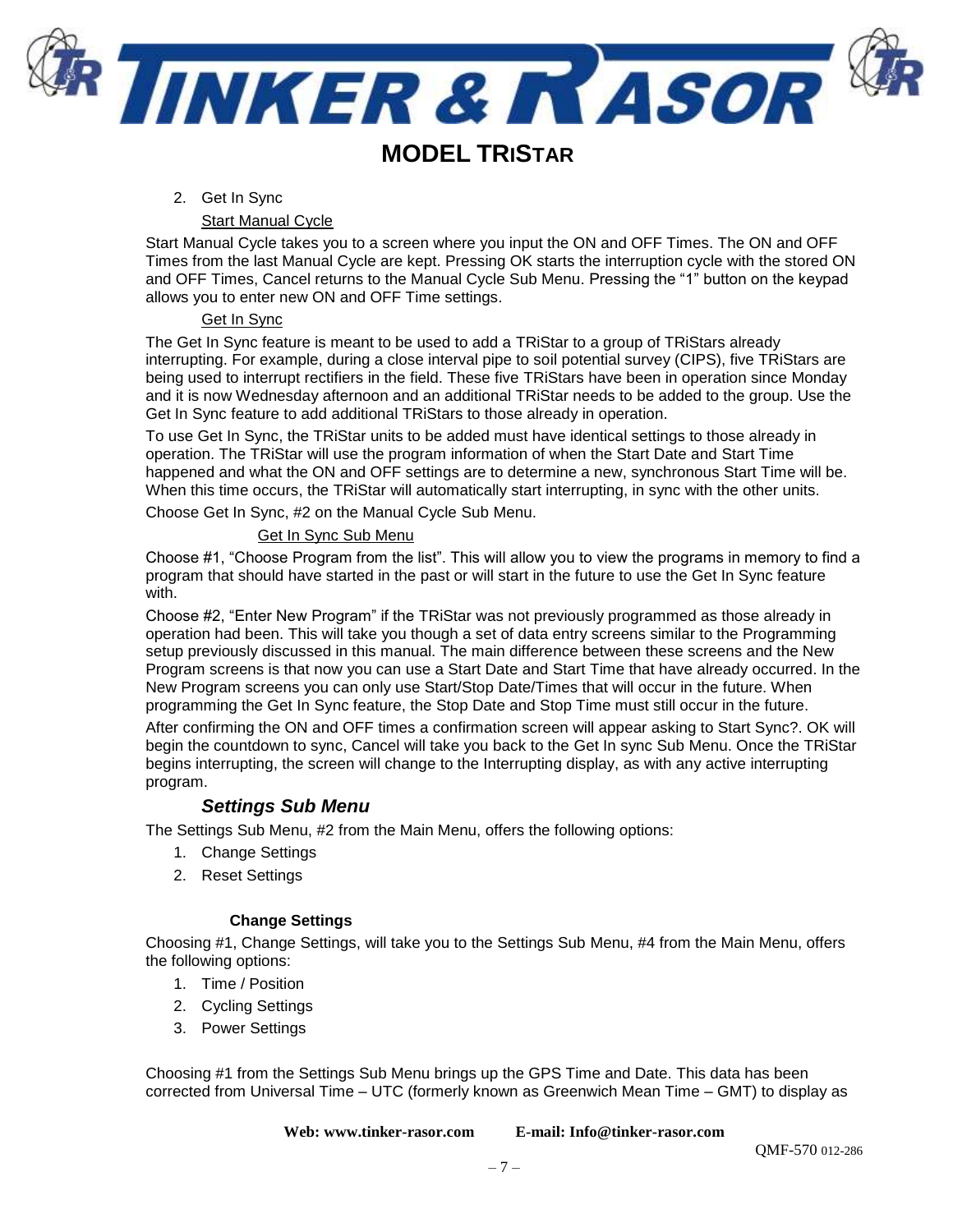

### **MODEL TRISTAR**

your local time based upon your GPS position. If the time displayed is not correct, it can be adjusted in the following steps. Pressing the *OK* button brings up the Time / Position Sub Menu.

#### Time / Position Sub Menu

The Time / Position Sub Menu has three options:

- 1. Time Zone
- 2. Set DST
- 3. View GPS Data

#### *Time Zone*

The TRiStar uses the GPS location to automatically adjust the time to a local time zone. However, as most time zones are set as political boundaries and not by exact Latitudinal and Longitudinal lines, the automatic adjustment may be incorrect. The TRiStar allows the user to manually set the time zone so the correct local time is displayed.

Pressing #1 from the Time / Position Sub Menu brings up a screen that shows:

- 1. AUTOMATIC
- 2. manual

The current setting of the TRiStar is shown in all CAPITOL letters. The alternative choice is show in all lowercase letters. To change from one setting to the other, press the appropriate button, one (1) or two (2). The text will change to all CAPITOL letters showing your choice was made correctly.

If MANUAL is selected, pressing *OK* brings a screen that has a list of time zones. A major city is listed for each of the world's time zones. Use the arrow buttons on the keypad to select the city which is in the time zone you wish to use. When the correct time zone is highlighted, press the *OK* button. The change will be confirmed. After pressing OK again, the display will show the new time and date.

If AUTOMATIC is selected, pressing *OK* changes the display to show the time and date.

Press *OK* to return to the Time / Position Sub Menu.

#### *Set DST*

The TRiStar does not automatically adjust for Daylight Savings Time (DST). If your time zone uses Daylight Savings Time you can set the TRiStar to observe this by pressing #2 from the time / Position Sub menu.

The display screen will show:

Daylight Savings Time

- 1. on
- 2. OFF

Again, all CAPITOL letters indicates which setting is in effect. Press the appropriate number button to make a change. Press Cancel to not make a change and return to the Time / Position Sub Menu. Press the button associated with the lowercase letters text and press OK to change the settings. The screen will change to show the new time and Date. Pressing OK again will return you to the Time / Position Sub Menu.

**NOTE:** Daylight Savings Time is observed in the United States during the summer months. The local time in some US time zones is set forward by one hour. This event may be in use in other parts of the world and referred to in a different manner. The TRiStar will not automatically adjust to DST, and so this setting will need to be changed again when Standard time resumes.

#### *View GPS Data*

Pressing #3 in the Time / Position Sub Menu will bring up the actual GPS Time and Date information. This information is displayed in UTC. The Latitude and Longitude of the TRiStar unit is also displayed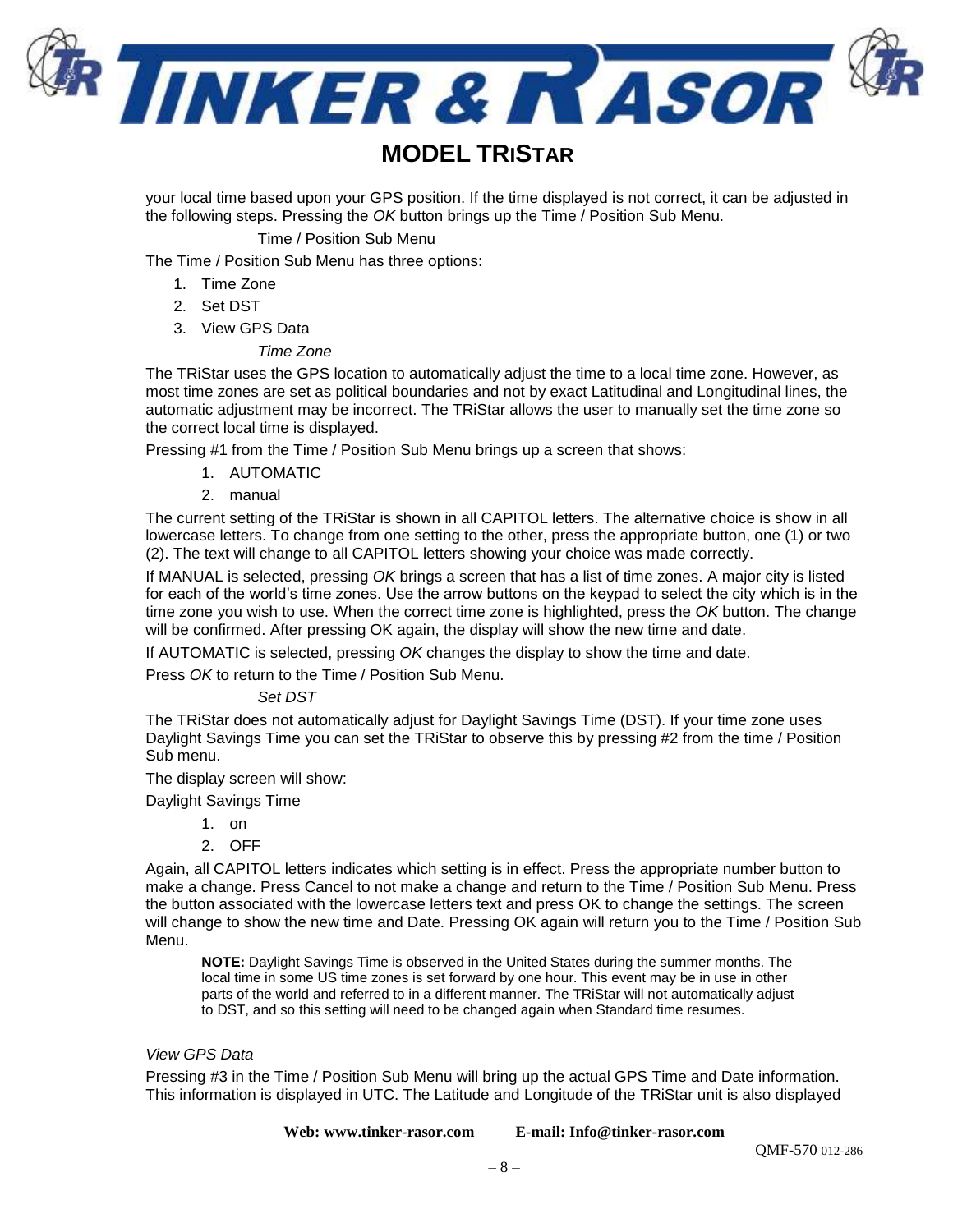

here. Press OK to display the current local time and date. Press OK again to return to the Time / Position Sub Menu.

To return to the Settings Sub Menu, use the *Up* button on the keypad.

#### Cycling Settings Sub Menu

The Cycling Settings Sub Menu offers three settings which can be changed by the user. These settings effect the way the TRiStar operates during an interruption cycle. The three options are:

- 1. Set First Cycle
- 2. Set Cycling Mode
- 3. Standby Settings
	- *Set First Cycle*

The First Cycle determines whether the TRiStar will begin in the ON or OFF position when interrupting starts.

**NOTE:** The TRiStar is able to operate in sync with GPS current interrupters made by manufacturers other than Tinker & Rasor, the TRiStar is able to adjust whether it begins operation in the ON or OFF position. Refer to the user manual of your non TRiStar units to see which cycle mode they use.

To make a change to the TRiStar Cycle Mode, press #1 from the Cycling Settings Sub Menu. The display changes to show:

- First Cycle
- 1. open
- 2. CLOSED

Again, the all CAPITOL letters shows which setting is currently in effect. To change this, press the appropriate number and press OK. To not make a change, press Cancel. Pressing OK or Cancel will return you to the Cycling Settings Sub Menu.

#### *Set Cycling Mode*

Set Cycling Mode will change how the TRiStar interprets the Start Time and Stop Time of a program in memory. Continuous Mode means the TRiStar will run its interrupt program from the Start Date and Start Time continuously until the Stop Date and Stop Time are reached. In Periodic Mode, the TRiStar will interrupt starting at the Start Date and Start Time, but will stop at the Stop Time each day the programs run.

To change this setting, press #2 from the Cycling Settings Sub Menu. The screen will show:

- Cycling Mode
- 1. continuous
- 2. PERIODIC

Press the appropriate number to change the setting and the confirmation screen will show the change by changing the text from lowercase to CAPITOL letters. Press OK to return to the Cycling Settings Sub Menu. Press Cancel to return without changes.

#### *Standby Settings*

The TRiStar allows the user to change the status of the interrupter to be ON or OFF when in Standby Mode. Standby Mode occurs when the TRiStar is waiting to run an interrupter program, or is in Periodic Mode and waiting for the next Start Time to occur. By default, the Model TRiStar is in the ON or Closed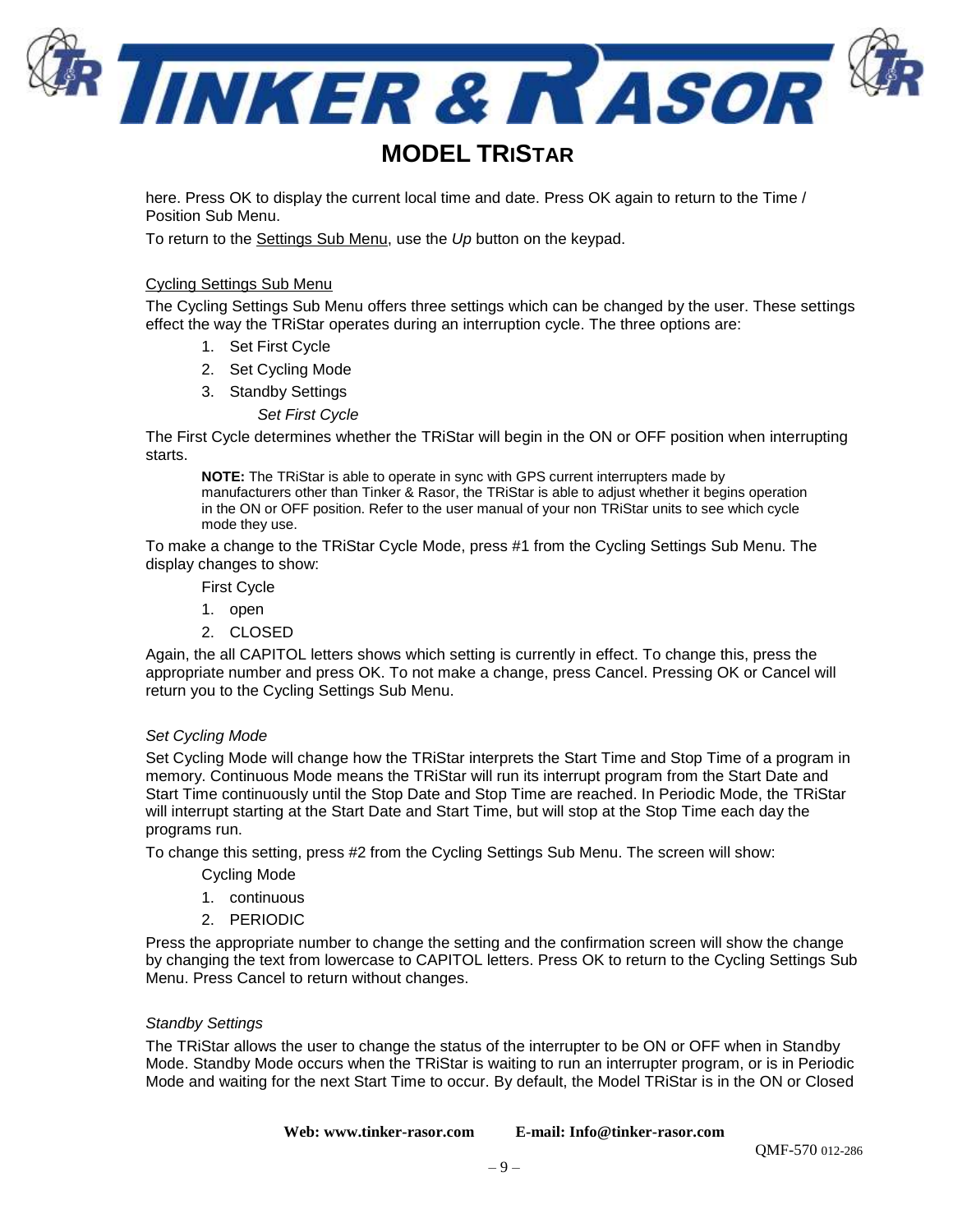

### **MODEL TRISTAR**

position when in Standby Mode. To change this, press #3 in the Cycling Settings Sub Menu. The screen will show:

Standby Settings:

- 1. open
- 2. CLOSED

Press the appropriate number to change the setting and the confirmation screen will show the change by changing the text from lowercase to CAPITOL letters. Press OK to return to the Cycling Settings Sub Menu. Press Cancel to return without changes.

#### **Reset Settings**

Choosing #2 from the Settings Menu will give the user the option of resetting all of the user settings, as described in the last section above, back to the factory default.

The factory default settings are:

Time/Position Settings, Time Zone = Automatic

Cycling Settings, First Cycle = ON

Cycling Settings, Cycling Mode = Periodic

Cycling Settings, Stand By Settings = ON

### **Over Voltage Alarm**

The Model TRiStar is equipped with an alarm that will sound in the event of an over voltage condition. If the system that the TRiStar is connected to has more than 240v DC or AC, the unit will emit a high pitched, continuous beep to alert you of an over voltage. Immediately disconnect the cables from the side of the instrument, to prevent damage to the internal circuitry.

**NOTE:** The over voltage alarm will sound differently for DC over voltage than AC over voltage. If any sound is heard coming from the TRiStar, immediately disconnect the interrupt cables.

If the output of the rectifier that the TRiStar is attached to meets the specifications of the current interrupter, the over voltage condition may be a result of the connection to pipe or structure. Please use caution when investigating the voltage on a pipe or structure, as there may be much more voltage and/or current than assumed.

### **Service**

If the TRiStar needs to be shipped back to Tinker & Rasor for any reason, a suitable box will need to be found. UPS and other carriers will charge extra fees if the unit is shipped without a box. Also, the exposed heat sink could become damaged without an outer carton.

When shipping to Tinker & Rasor, instruments should be sent PREPAID, to:

Tinker & Rasor ATTN: Repairs 2828 FM 758 New Braunfels, TX 78130

For any changes to these instructions, or for the most up to date information, please always check online. 107-314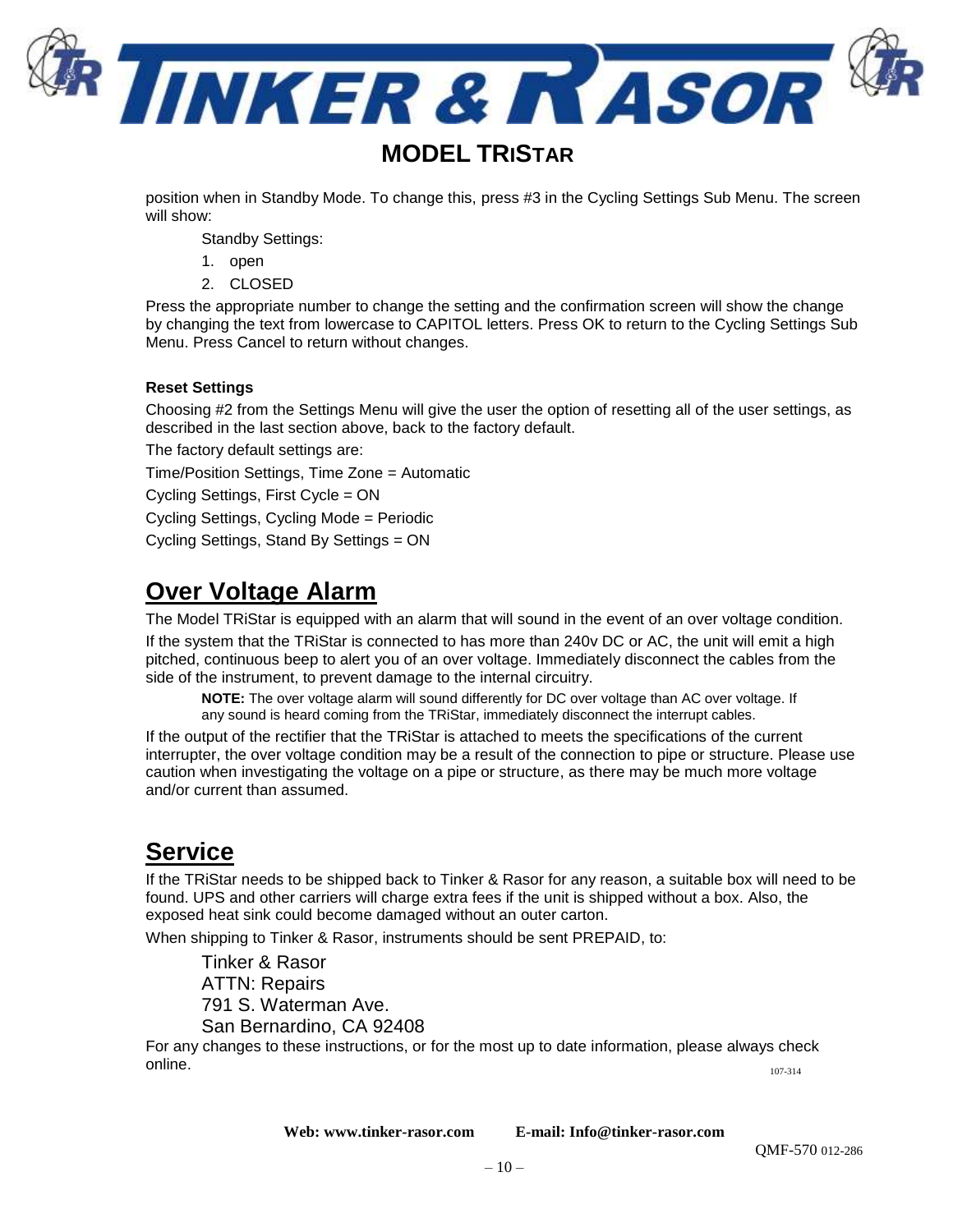

# **MODEL TRISTAR**

# **Troubleshooting**

| If                                                                                                | Then                                                                                                                                                                                                                                        |
|---------------------------------------------------------------------------------------------------|---------------------------------------------------------------------------------------------------------------------------------------------------------------------------------------------------------------------------------------------|
| There is a high pitched squeal or<br>buzzing sound coming from the<br>TRiStar                     | This is the over voltage alarm. Immediately disconnect the cables from the<br>instrument.                                                                                                                                                   |
| Some TRiStars show a different<br>time than others with GPS Lock                                  | When programming multiple units to work in sync, first reset all user settings to<br>factory default. From the main menu, choose 3 -> Settings, 2 -> Reset Settings,<br>OK. This is most likely due to incorrect DST or Time Zone settings. |
| When I push the Power button,<br>nothing happens                                                  | The Power button on the panel of the TRIStar requires you to push and hold<br>down the button for three (3) seconds.                                                                                                                        |
| The A/C cord that came with the<br>unit does not fit the rectifier / wall<br>power in my location | The included A/C cord is meant for use with 120y A/C in the US and Canada. A<br>different cord may be required for use in your location. The TRIStar will operate<br>from either 110y or 240y AC.                                           |
| I have lost the Data Transfer cable<br>or A/C power cord                                          | The Model TRiStar uses standard computer cables for the sync function and<br>A/C power. These types of cables are very common throughout the world, and<br>should be easy to source in your area.                                           |

# **How Do I . . .**

| Set the TRIStar so that it stops<br>cycling each day of my program?                                                                | Under the Settings menu, sub-menu Cycle Settings, choose option 2 for Cycling<br>Mode. Continuous means the TRIStar will cycle 24 hours a day during the days<br>of the program. Periodic means that the TRiStar will run its program only during<br>the programmed times, each day of the program.                        |
|------------------------------------------------------------------------------------------------------------------------------------|----------------------------------------------------------------------------------------------------------------------------------------------------------------------------------------------------------------------------------------------------------------------------------------------------------------------------|
| Add another TRiStar to a group of<br>TRiStars already running a<br>program?                                                        | Use the Get in Sync feature to add a new unit to a group. Use the Manual Cycle<br>sub-menu and choose Get in Sync. This will allow you to enter program data for<br>a date and time in the past. The TRiStar will figure the exact moment to start<br>the program and be in sync with all the other units already running. |
| Get the TRiStar to start in the<br>OPEN or in the CLOSED position,<br>so it can be used with other<br>manufacturers' interrupters? | The Model TRiStar can be changed so that it starts in either the OPEN (Off) or<br>CLOSED (On) conditions. By default, the TRiStar starts in the CLOSED (On)<br>condition. This can be changed under the Settings menu, Sub-menu Cycle<br>Settings, option 1.                                                               |
| Get the TRiStar to depolarize my<br>pipeline before a survey?                                                                      | Use the Set Standby Condition under the Settings menu, sub-menu Cycle<br>Settings, option 3.                                                                                                                                                                                                                               |
| Tell if any given option in the menu<br>is active or not?                                                                          | The options available in the menu system will show ALL UPPER CASE<br>LETTERS for the active choice, and all lower case letters for the inactive<br>choice.                                                                                                                                                                 |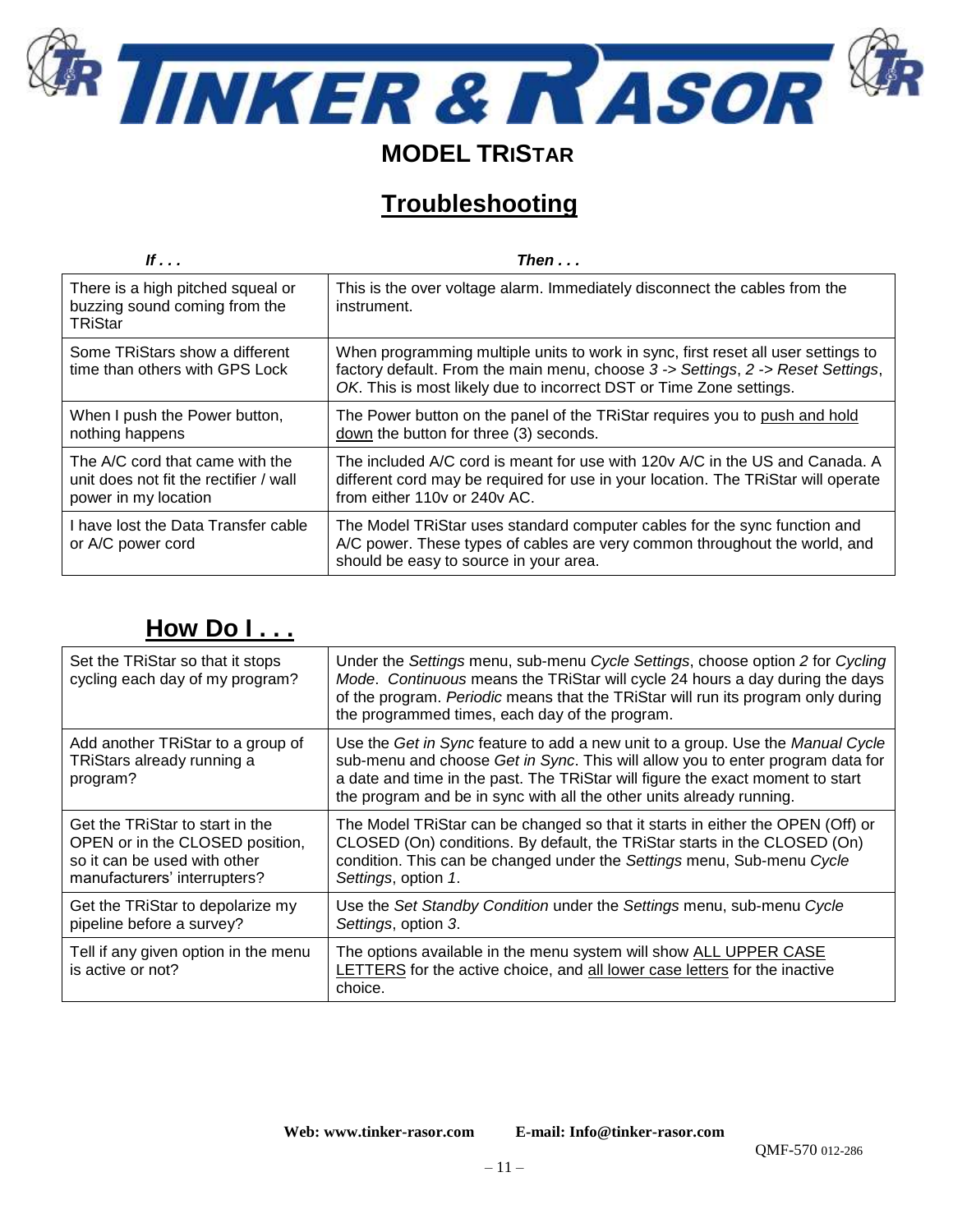

## **TECHNICAL APPENDIX A**

### Important Note Regarding Rectifier Spikes

Most rectifiers experience a voltage spike when opening and closing, due to a capacitance effect in the system that can be quite large and very fast. Depending upon the magnitude and duration of the spike, the TRiStar, and most other current interrupters made today, can become significantly damaged.

It is recommended that an oscilloscope be connected to a rectifier and the rectifier be manually cycled to see what type of spike may be present, prior to using an interrupter.

This step becomes especially important when the DC output of the rectifier is  $\geq 50\%$  or of the maximum current the interrupter can handle. In the case of the TRiStar, which is a 50 Amp max instrument, a rectifier with an output greater than 24 amps should be investigated with an oscilloscope.

The Magnitude and duration of the voltage spike is expressed in the graph below. The green area of the graph is  $0 - 750$  volts and  $0 - 2$  milliseconds (0.002s) of time. The red area shows higher voltages and longer durations which can damage the instrument.

If a rectifier is found to have a voltage spike in the red area of the graph, it is suggested that a connection to earth ground be used when interrupting.

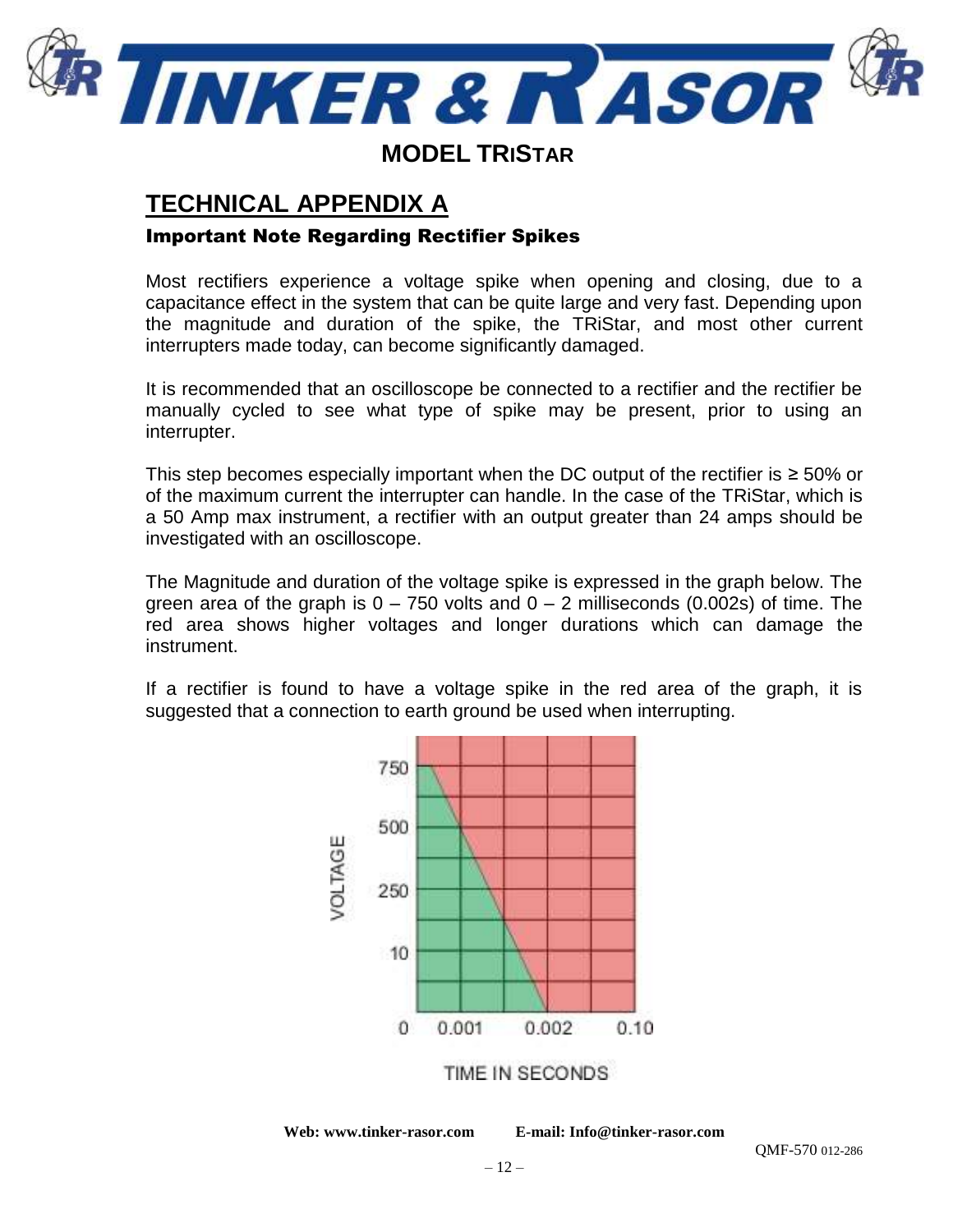

## **MODEL TRISTAR**

# **TECHNICAL APPENDIX B**

Model TRiStar Current Interrupter Top Level Screen Flow Chart

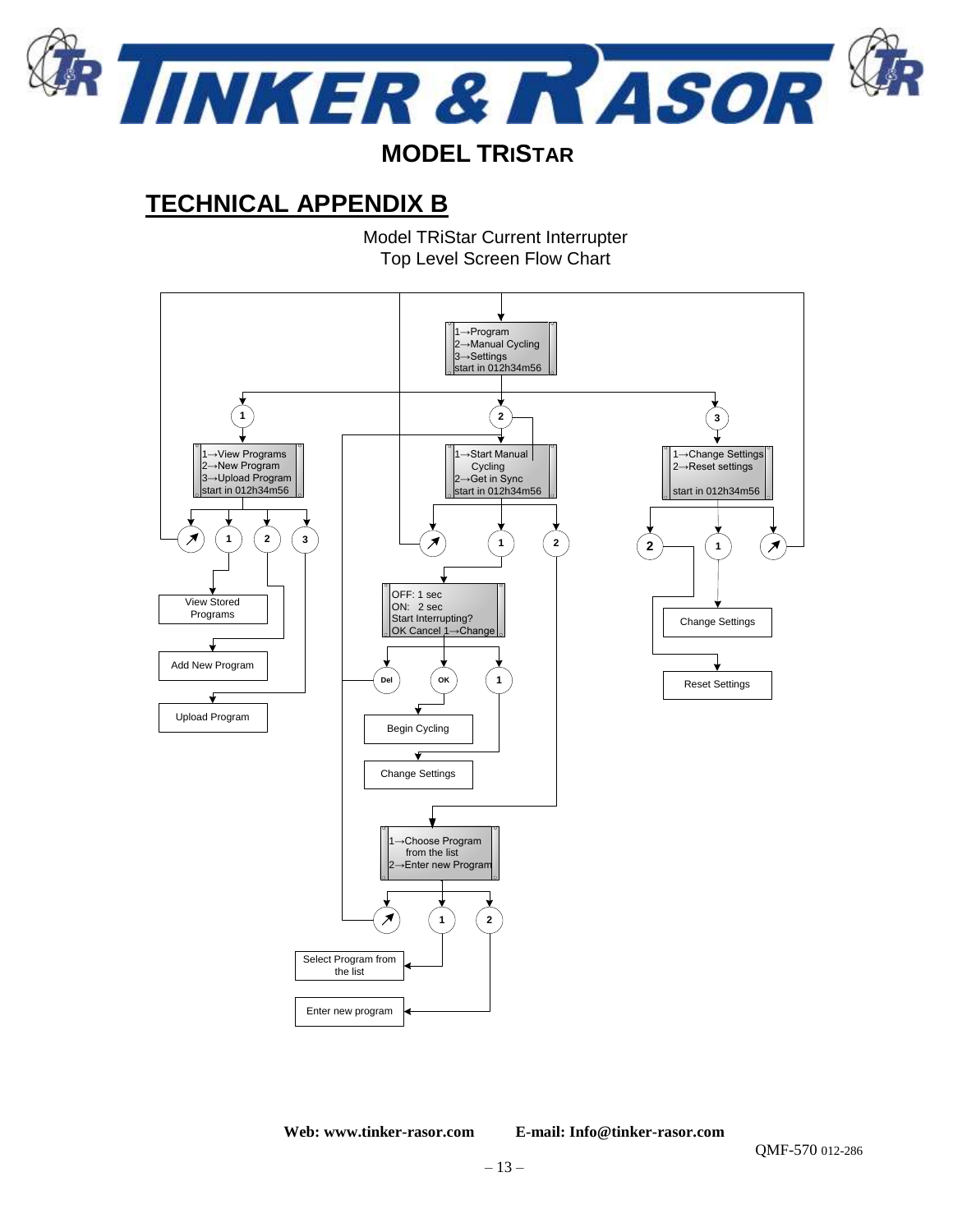

CORROSION MITIGATION INSTRUMENTATION 2828 FM 758, NEW BRAUNFELS, TX 78130 TEL: (830) 253-5621

## **MODEL TRISTAR**

Model TRiSTar Current Interrupter Add New Program Screen Flow Chart



**Web: www.tinker-rasor.com E-mail: Info@tinker-rasor.com**

QMF-570 012-286